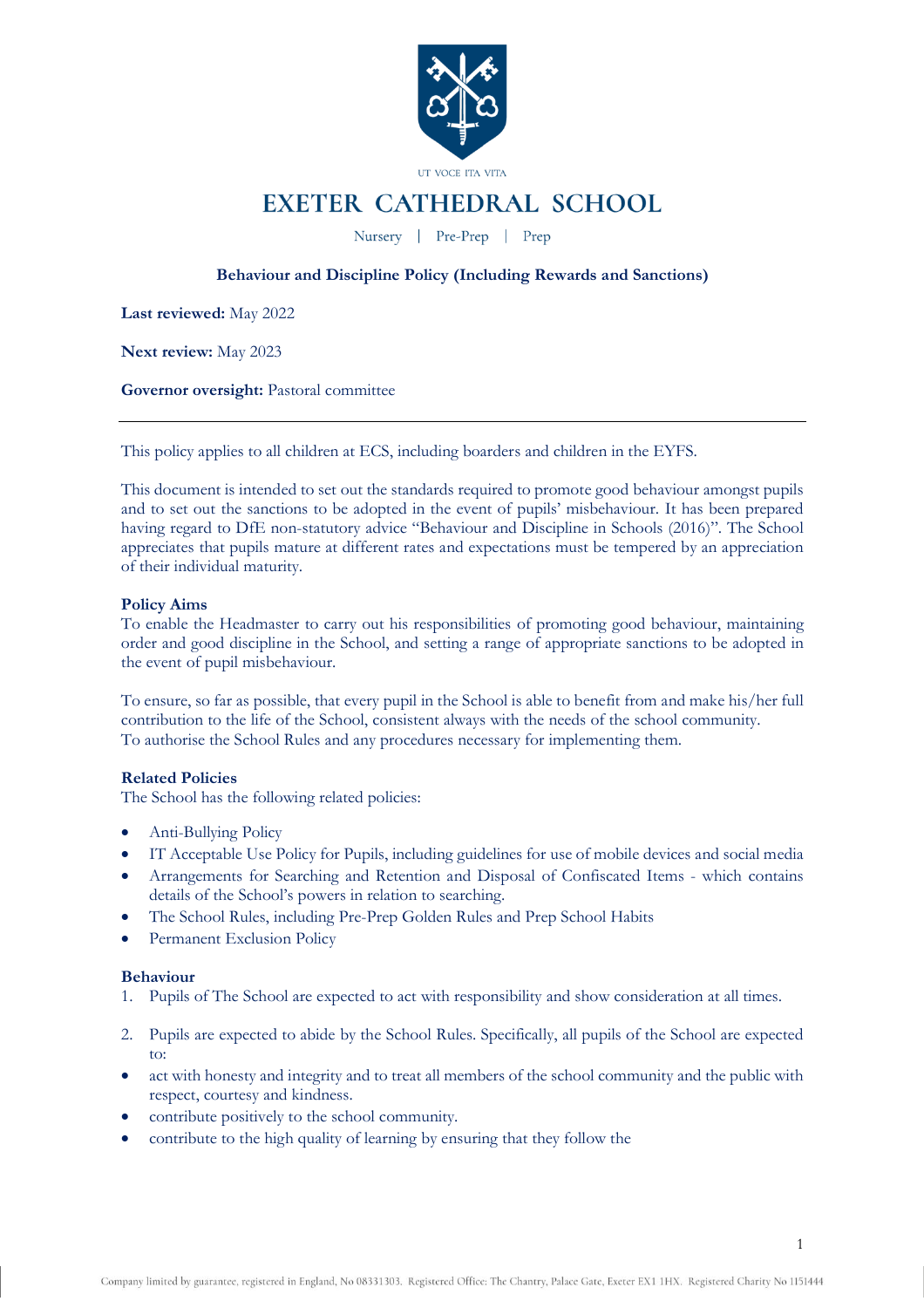# **Behaviour for Learning at ECS Guidelines (Appendix 4)**:

- arrive calmly, punctually and correctly equipped for each lesson;
- listen carefully and use their time in class appropriately and effectively;
- do not disturb teaching, or the learning of others; and
- take responsibility for their own safety and that of others to the best of their ability and commensurate with their age and maturity. Behave calmly and sensibly when moving round school, when waiting for lessons and when not directly supervised.
- take care of the school environment, ensuring that everybody's property is respected and safeguarded.
- take pride in their appearance, wearing uniform correctly and smartly.
- 1. Pupils must also have regard to the school policy on child on child sexual abuse and sexual harassment. This is set out in detail in the Child Protection and Safeguarding Policy. Pupils should note that this behavior will not be passed off as 'banter' or 'part of growing up'.
- 2. Parents/guardians will be expected to ensure that their children understand this policy and the School Rules. For those pupils of sufficient maturity, parents will be expected to read this policy and the School Rules with their children from time to time. This policy and the School Rules will be reinforced periodically at assemblies/morning worship and at other times. Pupils are expected to know and understand the School Rules and the Rewards and Sanctions arrangements, which may be amended from time to time.
- 3. The School's expectations about behaviour will be brought to the pupils' attention throughout their time at the School.
- 4. The Headmaster has overall responsibility for behaviour management issues. The following staff are responsible for day to day behaviour management issues: Head of Nursery, Head of Pre-Prep, Head of Lower Years, Head of Upper Years, Deputy Head (Pupils).
- 5. The above members of staff may provide guidance to other staff and can access expert advice if ordinary methods are ineffective with a particular child.

### **School Rules**

The over-riding principal is: the law of the land must always be obeyed, and common sense must always prevail.

- 1. The School Rules (**Appendix 6**) shall be set by the Headmaster. They are necessary:
- for the safety and well-being of everyone at the School;
- for the reputation of the School community as a whole; and
- for the protection of School property and the wider environment.
- 2. The School Rules apply to all age groups and at all times when the pupil is:
- at school, representing the School or wearing school uniform;
- travelling to and from school; and
- associated with the School in any way.
- **3.** The School understands that rewards can be more effective than punishment in motivating pupils. The School is committed to promoting and rewarding good behaviour, and may do so in some of the ways detailed in **Appendix 1** to this policy.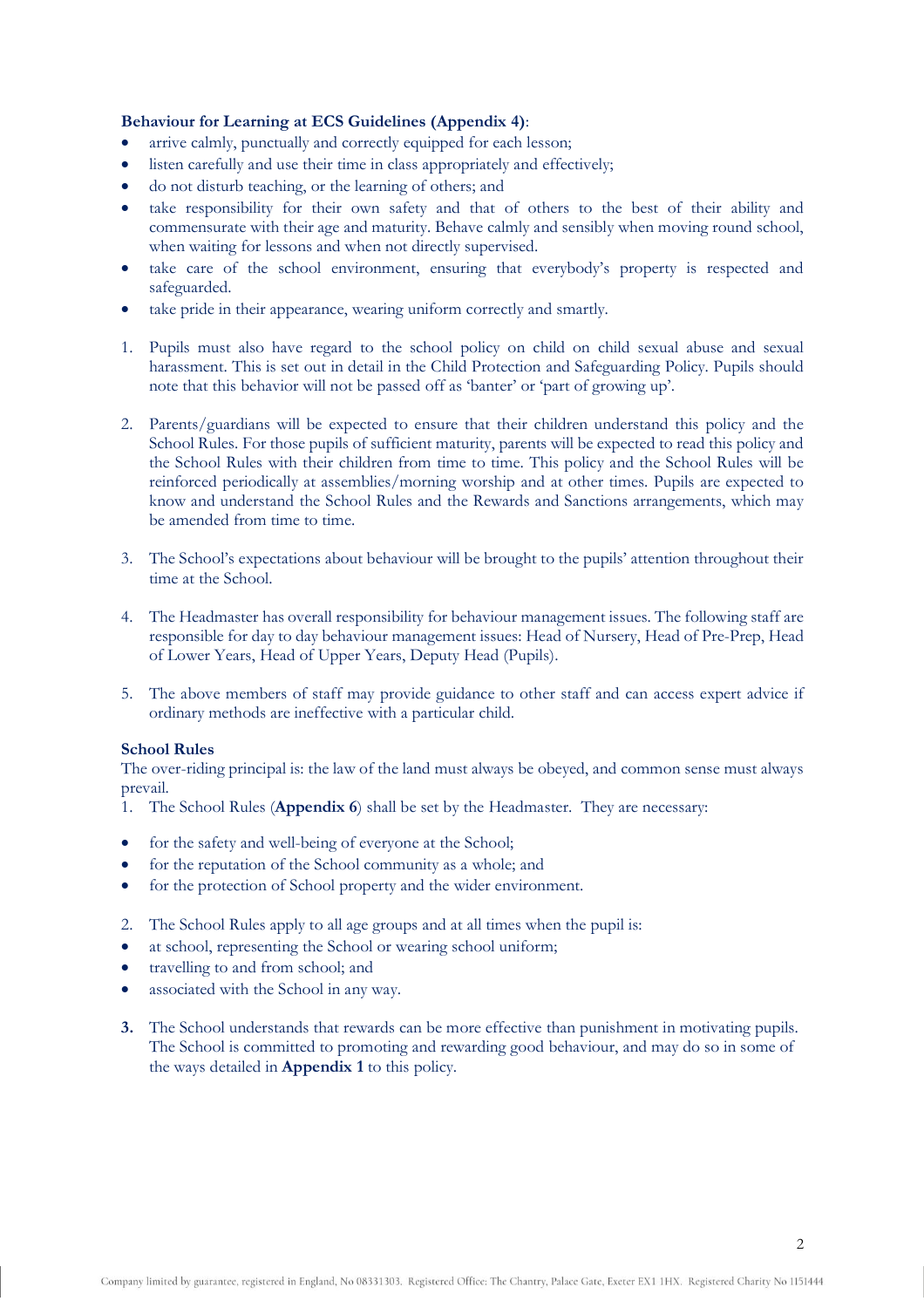### **Breaches of School Discipline**

1. The sanctions used within the School are detailed in **Appendix 2** to this policy.

### **Other Sanctions**

The Headmaster authorises staff to use sanctions other than those detailed in Appendix 2 as comply with good educational practice and tend to promote observance of the School Rules. Staff are encouraged to be creative with sanctions that they set, provided, of course, that these are not humiliating, inappropriate or disproportionate. Where necessary, teachers should consult with relevant senior staff to devise the sanction appropriate to the individual case. Where possible, staff should attempt to link the sanction to the offence in order to provide the pupil with an opportunity to learn.

In determining an appropriate sanction, teachers should give consideration to the following: the nature of the offence, the context, the age and prior conduct of the offender, remorse shown, honesty and cooperation in the enquiry, impact of the offence, legal advice and any other relevant factor.

The Headmaster may further prescribe and authorise the use of other sanctions as comply with good educational practice and tend to promote observance of the School Rules.

The School has a legal duty under the Equality Act 2010. The School will make reasonable adjustments for managing behaviour which is related to a pupil's disability, special educational needs or in respect of safeguarding. Where permanent exclusion is to be considered, the School will ensure that a pupil who is disabled or has special educational needs is enabled to present his or her case fully. The School will take into account any religious requirements affecting a pupil.

In most cases of poor-discipline the School will seek not only to use a sanction, but also to provide support for the pupil. This may include sessions with the class teacher, Heads of Section or Deputy Head (Pupils), or any other suitable member of staff. In the case of boarders, support may also include sessions and conversations with boarding house staff, and communication with parents as necessary. The pupil may be supported by member of the pastoral team or the pupil and their parents may be directed to an appropriate professional. The School will try to address underlying issues rather than solely the consequence of those issues.

Where a pupil displays persistent disruptive behaviour and there is a concern about that pupil's needs, the School will liaise with parents and/or local agencies to assess those needs.

The School recognises that it may be difficult for pupils to make a transition into the school and immediately adopt the values of Exeter Cathedral School. The School pays special attention to ensure that new pupils are supported in early days after joining: this support comes largely through the form teacher, and through the modelling and promoting of standards of behaviour from all staff and pupils.

If a pupil displays behaviour which causes concern that they may be at risk of harm, the procedures in the School's Child Protection Policy will be followed.

#### **12. Serios Breaches of School Discipline**

Where it is alleged that a pupil has committed a serious breach of School discipline the Headmaster should be informed of the matter as soon as is practical. The investigation of serious breaches of School discipline will be carried out by an appropriate senior teacher with the Headmaster considering what sanctions to apply once the investigation has been concluded and the evidence considered.

The Governors have authorised the following serious sanctions:

### **Permanent Exclusion**

A pupil is liable to permanent exclusion if it is proved on the balance of probabilities that they have committed a grave breach of School discipline, a serious criminal offence, a wilful act calculated to cause serious damage to the School, its community or any of its members or a persistent disregard for the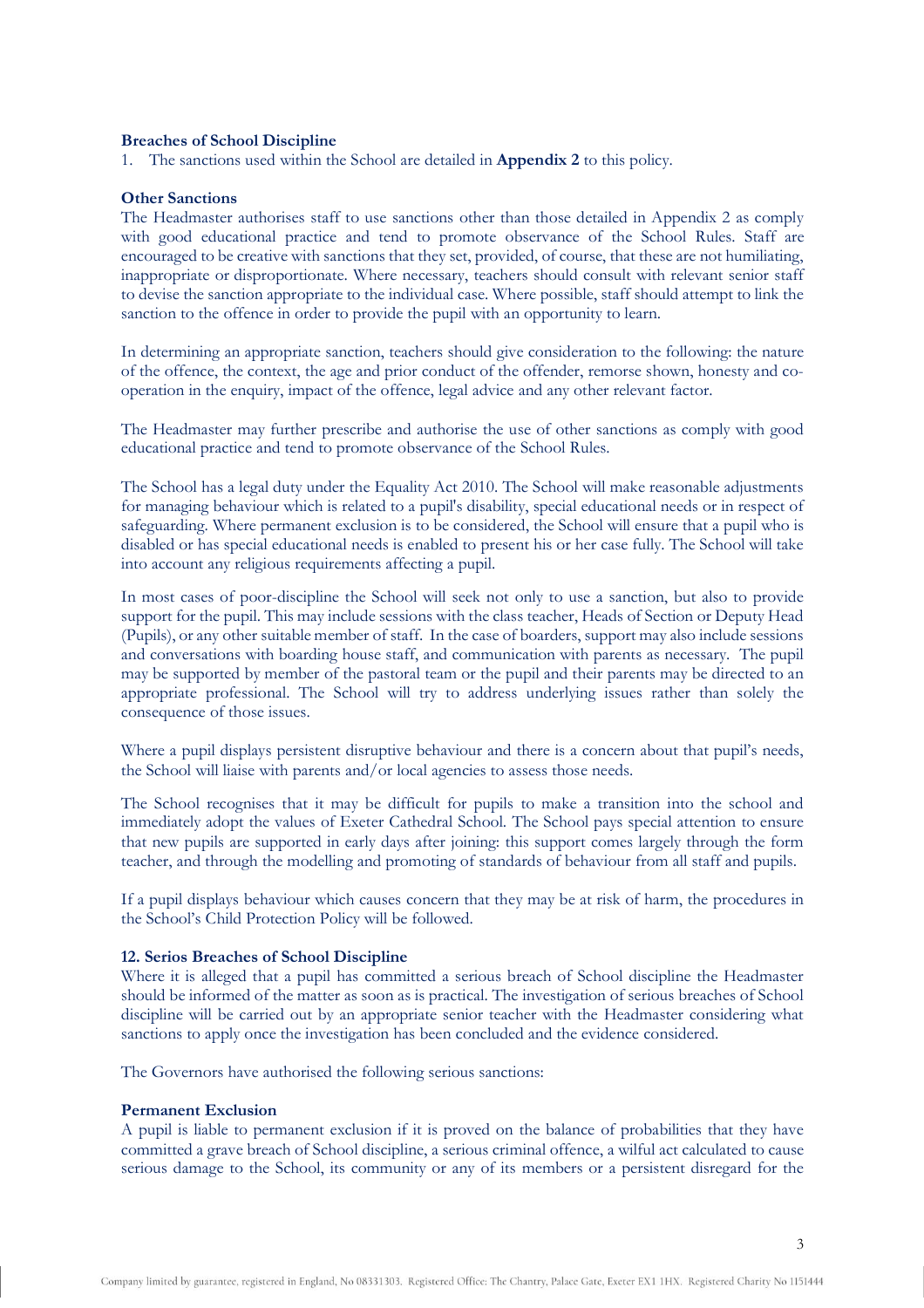School Rules. Upon permanent exclusion, the pupil's name will be expunged from the roll of the School and reference to the facts and circumstances will be made in response to every request for a reference. All outstanding fees up to and including the term of permanent exclusion shall be payable.

The Headmaster will act fairly and in accordance with the principles of natural justice and will not permanently exclude a pupil other than in grave circumstances and after appropriate investigation.

The School has a Permanent Exclusion Policy (**Appendix 5**).

# **Requirement to Leave**

For a serious breach of School discipline falling short of one for which permanent exclusion is appropriate, but such that the pupil cannot expect to remain a member of the school community, the pupil may be required to leave permanently. The pupil may also be required to leave permanently if in the opinion of the Headmaster the pupil has persistently breached school rules or discipline, or by reason of the pupil's conduct or behaviour or progress the pupil is unwilling or unable to benefit sufficiently from the educational opportunities offered by the School, or if one of the parents has treated the School or members of its staff unreasonably. Subject to payment of all outstanding fees, which remain payable, the pupil will be given reasonable assistance in making a fresh start at another school.

# **Fixed Term Exclusion**

A pupil may be placed under fixed term exclusion for up to ten school days while a complaint is investigated and/or for up to ten school days as a sanction in its own right. These sanctions will form part of the pupil's School permanent disciplinary record, but will not usually be used in references.

# **13. Corporal Punishment and Use of Force/Restraint**

Staff or any person living or working on the premises must not give corporal punishment to any pupil. They must not threaten with corporal punishment or any form of punishment which could have an inappropriate impact on the child's well- being. So far as they are able they should ensure that no one on the premises threatens or uses corporal punishment.

Any use of force (including restraint) by staff will be reasonable, proportionate, lawful and in accordance with the guidance given in DfE publication Use of Reasonable Force (Advice for Headteachers, Staff and Governing Bodies).

### **13b. Reasonable force/restraint**

Reasonable force/restraint will be used only when immediately necessary and for the minimum time necessary to prevent a pupil from doing or continuing to do any of the following:

- injuring themselves or others;
- causing damage to property, including their own;

• engaging in any behaviour prejudicial to good order and discipline at the School or among any of its pupils, whether that behaviour occurs in a classroom or elsewhere. Examples of where reasonable force may be used include restraining a pupil at risk of harming themselves through physical outbursts or preventing a pupil from leaving the classroom where allowing them to do so would risk their safety or lead to behaviour that disrupts the behaviour of others.

• Force will not be used as a punishment.

The School acknowledges its legal duty to make reasonable adjustments for pupils with a disability or special educational needs.

# **Recording, monitoring and reporting**

Any occasion where physical intervention is used will be recorded in writing.

Pre-Prep wand Prep will keep separate logs – monitored by the Head of Pre-Prep and the DSL - both of which will be reviewed routinely by the DSL and communicated to the Head)

Parents will be informed about an incident where physical intervention is used on the same day.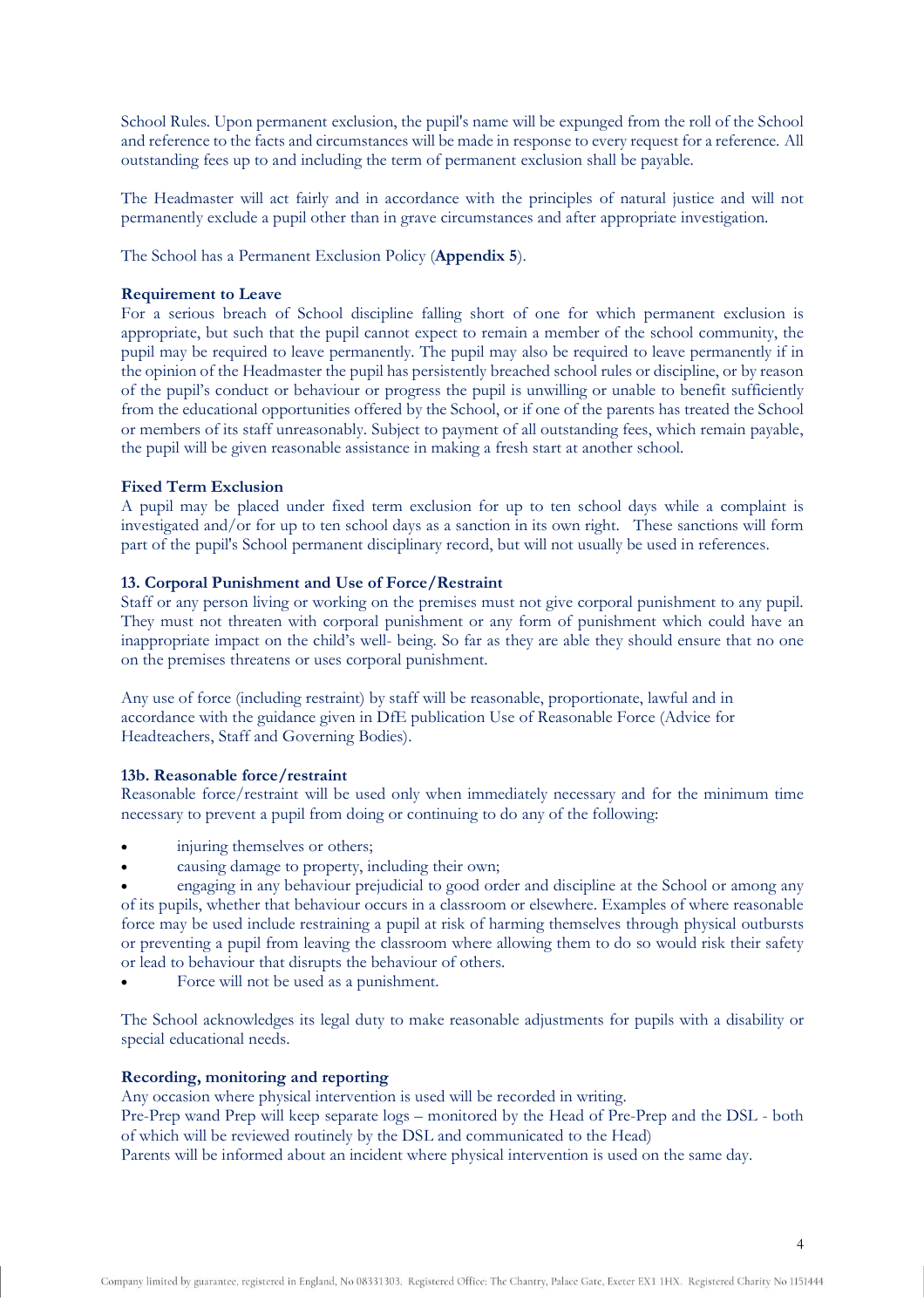### **14. Records**

Administration of serious sanctions (Permanent Exclusion, Asked to Leave, Fixed Term Exclusion) are recorded with the date of the sanction, name of the pupil concerned, the reason for the sanction, and the name of the person administering the sanction: in the Serious Disciplinary Offences file (kept in the Headmaster's study)

The information will be held in accordance with the School's Data Protection Policy and in accordance with the School's GDPR obligations.

The records of sanctions for serious misbehaviour are reviewed regularly so that any patterns in behaviour can be identified.

Overall statistics are made available to the Independent School's Inspectorate (ISI).

# **15. Unfounded or Malicious Allegations Against Staff**

Where a pupil makes an accusation against a member of staff and the accusation is shown to have been deliberately invented or malicious, the Headmaster will consider whether to take any disciplinary action in accordance with this policy.

1. Where a parent makes an accusation against a member of staff and the accusation is shown to have been malicious, the Headmaster will consider whether to require that parent to withdraw their child or children from the School on the basis that they have treated the School or a member of staff unreasonably.

2. An allegation is malicious where there is sufficient evidence to disprove the allegation and there has been a deliberate attempt to deceive.

# **16. Governors' Review**

Parents are entitled to ask for a Governors' Review of a decision to permanently exclude for disciplinary reasons. The review procedures are set out in the School's Exclusion Policy which can be supplied to the parents on request.

There will be no right to a Governors' Review of other sanctions but a parent or pupil who feels aggrieved may take it up with the member of staff who imposed the sanction or ask any of the following to take up his/her concerns with the member of staff who imposed the sanction: Pre-Prep: the Head of Nursery /Head of Pre-Prep; Prep: the pupil's Form Teacher, Section Head or Deputy Head (Pupils).

### 17. **Complaints**

We would hope that parents would not wish to complain about the School's behaviour policy or its use of sanctions. However, a parent who remains dissatisfied with the response to a concern raised may make a formal complaint under the procedures set out in the School's Complaint Procedure, a copy of which is available on the School's website or on request from the School office.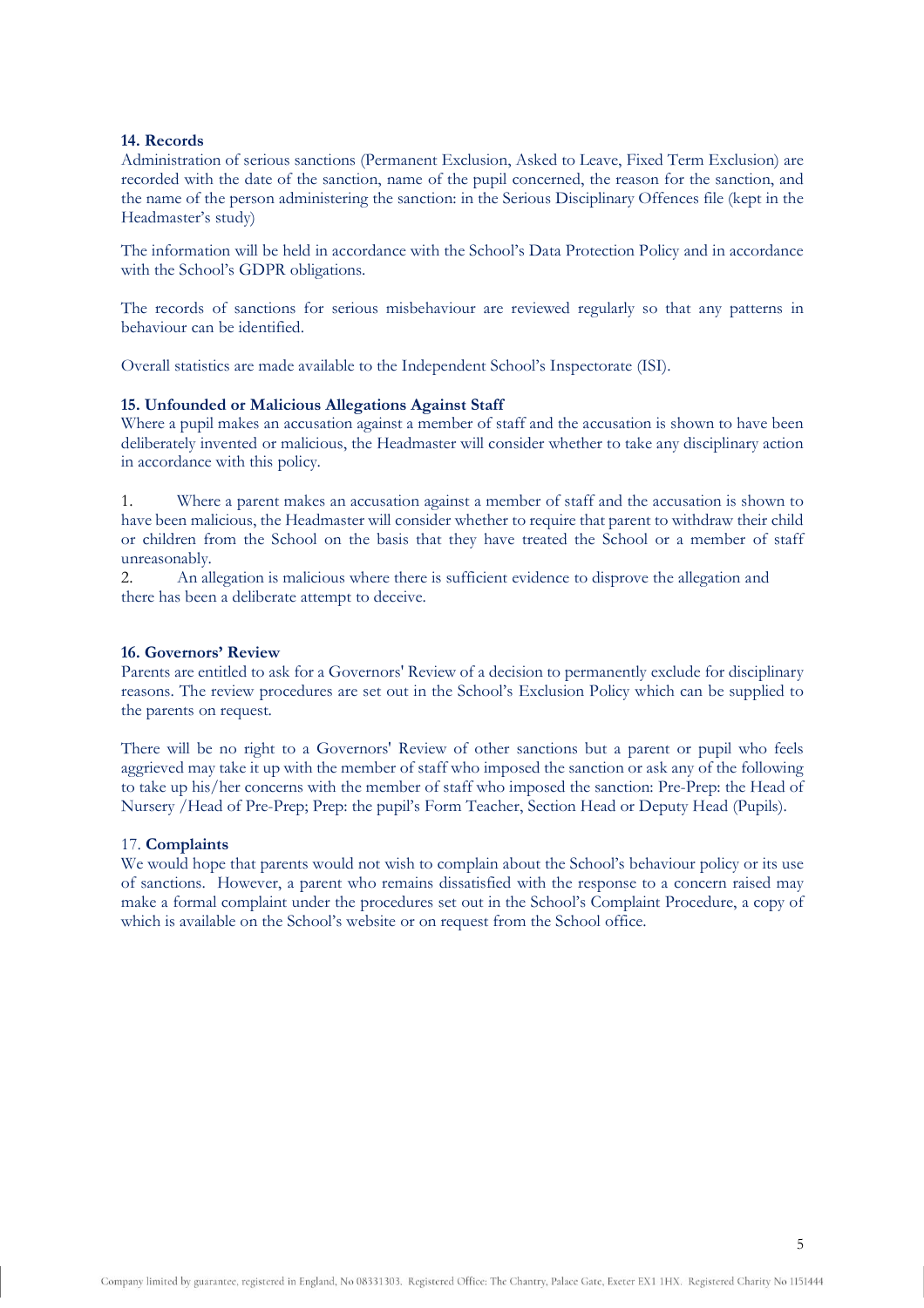# **Appendix 1 – Implementation: Rewards**

# **i. Prep**

1. A Form Tutor requires an accurate, current and overall view of pupils' work in order to provide appropriate tutorial guidance, encouragement and support. This relies on a steady flow of information from teachers. Teachers communicate information to Form Tutors face to face, through Sectional Meetings, or via email. Communication about attainment, progress, behaviour, attitude to learning and improvement /concerns is encouraged.

# 2. **Recognition of Good Work**

Staff who wish to commend pupils for work of a high quality or for significant improvement can:

Make an appropriate comment on the end of term report

• Also inform the Form Teacher or Head of Section who can then see the pupil to congratulate him/her

- Give the pupil a House Point
- Recommend the pupil for a Headmaster's Commendation
- Recommend the pupil for an end of year prize

# **3. House Points**

It is always important to reward good behaviour and good work. The school operates a system of House Points as its main way of rewarding good effort on the part of pupils.

There are no strict criteria when giving a House Point – it is left to the judgement of the individual member of staff. However, they are usually given for:

- Good work in any area of the curriculum
- A positive approach to organisation
- Achievements in extra-curricular areas of School life
- A pleasing attitude
- Helpful behaviour inside and outside the classroom
- Kind actions

Pupils are very keen to earn House Points both for their own sense of achievement and because they contribute to the overall House total, details of which are published on display boards and at each term's Final Assembly. During morning worship assemblies each week, there is the presentation of bronze, silver, gold etc certificates to individuals who have achieved a certain number of House Points during the term.

### 4. **Head's Commendation**

In addition to House Points, pupils can be recommended for a Head's Commendation. These are used to recognise outstanding behaviour, effort or contribution to the School.

# **5. Sectional Assembly (Chapter House)**

Pupil achievements and efforts are publicly mentioned, with the pupil often being asked to tell his/her peers about their involvement. House Point certificates are given out by the Head of Section. Choristers who are rehearsing at this time but who have earned a mention/certificate have their name read out and the certificate is passed to them by the Chorister Tutor/their Form Teacher.

# **6. Headmaster's Assembly (Cathedral Quire)**

Significant pupil achievements are announced, and medals/rosettes/certificates are presented by the Headmaster to the pupils concerned. Gold House Point certificates are awarded, as are Headmaster's Commendations. Choristers who are rehearsing at this time but who have earned a mention/certificate have their name read out and the certificate is passed to them by the Chorister Tutor/their Form Teacher.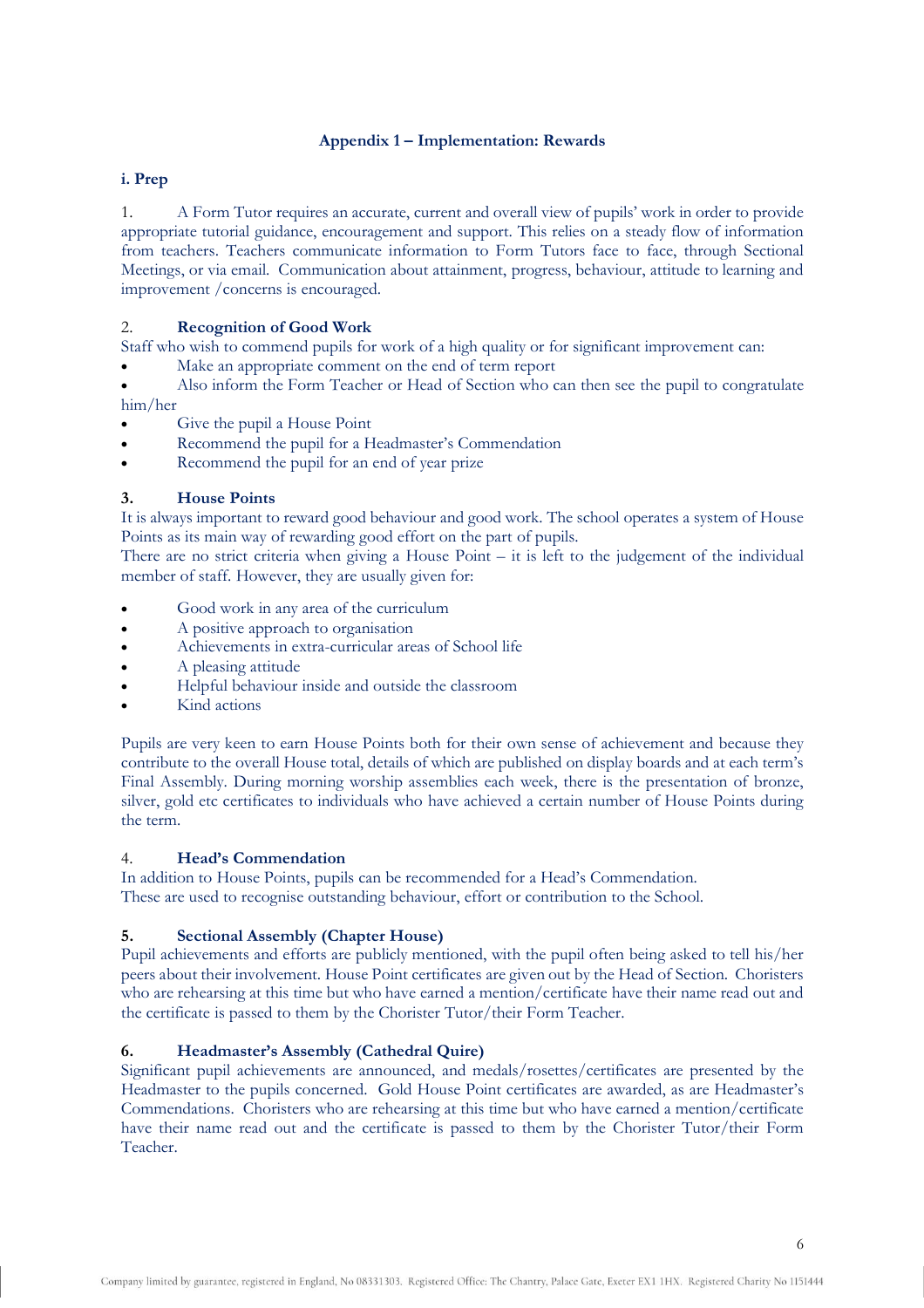# **7. Departmental/staff well dones**

Individual members of staff or departments might operate additional systems to reward more modest achievements (eg stickers, rubber stamps).

# **8. Postcards**

Additionally, some departments, including the Headmaster, may send a School postcard/notecard home to pupils c/o their parents/guardians to congratulate them on a recent effort or achievement.

# **9. Boarding House**

Whilst pupils can and should expect to feel 'at home' in the boarding house, the usual high standards of School behaviour still apply, and accordingly House Staff may make use of the School rewards to praise and recognise positive behaviour in the boarding house. House Points may be given, for example, for tidy dorms and punctuality vis-à-vis bedtimes and get-up.

# 10. **Colours**

Colours are awarded for positive sporting participation and performance. Colours are awarded in a special assembly at the end of each term.

# **11. End of Term Assemblies**

At the end of each term a formal assembly takes place for the whole school to recognise their peers' achievements: Sports Certificates, Most Improved Player, Player of the Season and Sports Colours are awarded; House Trophies are presented; The Headmaster's Cup (sports team of the season) and the Governors' Cup (non-sporting team of the term) are awarded. The Headmaster reminds the School, as at other gatherings, that not all qualities are 'measurable' and that pupils should be proud of themselves if they have demonstrated the ECS Habits (see School Rules). House Point totals are announced and, at the end of the Trinity term, the House Cup is awarded.

# **12. Prize Giving**

At the end of the Trinity term, Speech Day and Prize-Giving takes place in the Cathedral. Parents/guests and a Guest of Honour are invited, and pupil attendance is compulsory. Department Cups/Prizes and Form Prizes are awarded, as are a number of special prizes and trophies donated by members of the ECS community. These prizes are awarded to pupils who have shown consistent levels of performance and effort in given areas of the school - academic, sporting, music, drama and other extra-curricular areas – and to those who demonstrate kindness and consideration. Pupils winning one of these awards receive a book token and, if applicable, a trophy.

# **ii. Pre-Prep**

# 1. **Sharing information:**

The class teacher has the current and overall view of each pupil and is able to provide appropriate guidance, encouragement and support. Class teachers are in close contact with the Teaching Assistants who will pass on any information about the pupil's attainment, progress, behaviour and attitude to learning, both in and outside the classroom. Time is allocated in each staff meeting for particular information about any pupil which needs sharing with the whole staff.

# 2. **Recognition of Good Work or Excellent Behaviour**

Pre-Prep staff who wish to commend pupils for work of a high quality or for significant improvement can:

• Send a pupil to show their work to another class, member of staff or the Head of Pre-Prep for their appreciation and congratulations

- Make appropriate comments and add a special award (sticker, for example) on the pupil's work
- Award a Wow Moment
- Nominate the pupil to be that week's Golden Person
- Pass on the praise with/in front of parents at pick-up time/drop-off the next day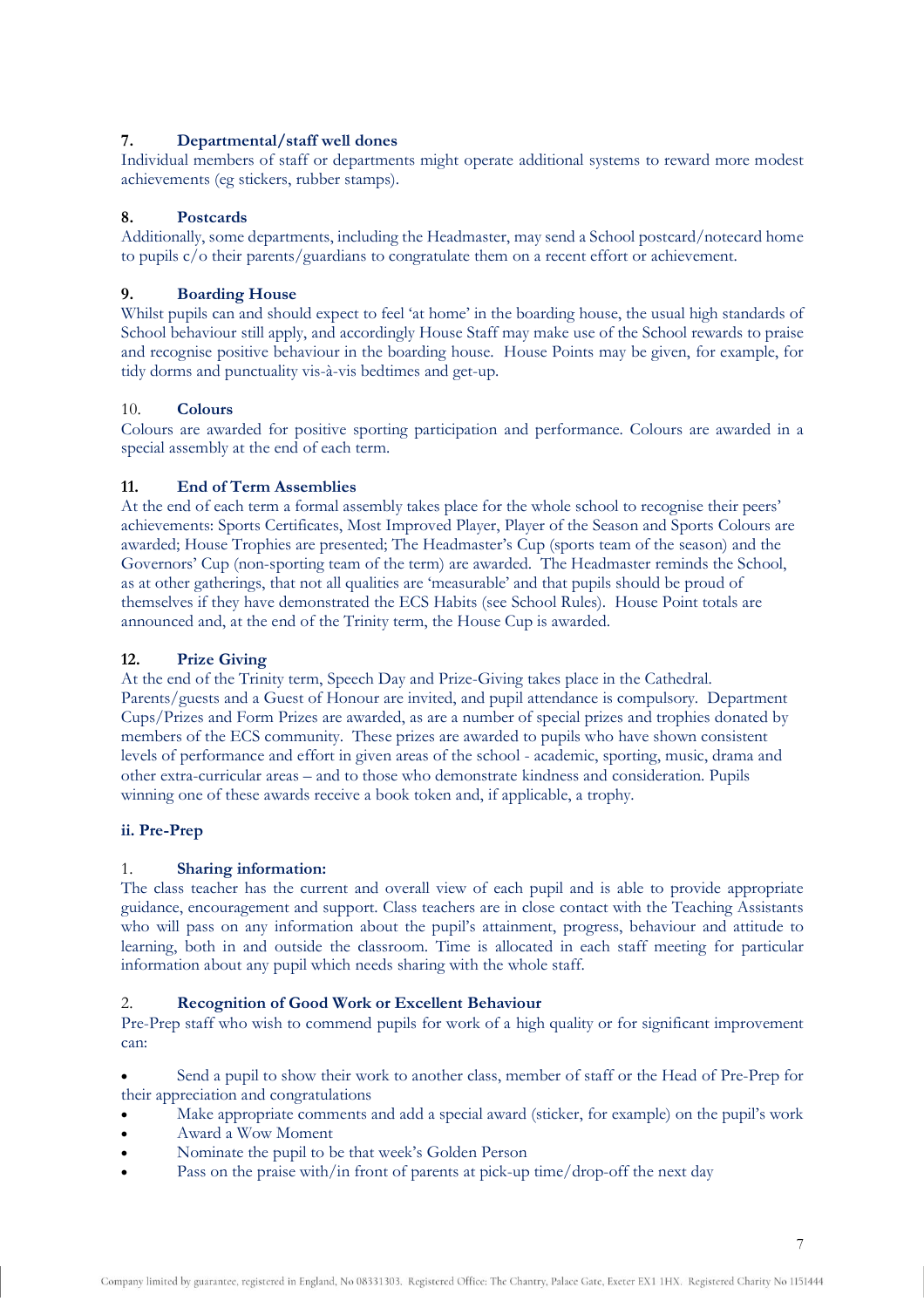Make an appropriate comment on the end of term report or in incidental parent/teacher meetings

• Nominate the pupil to be that week's Smartie

# 3. **Wow Moments**

Staff and parents can fill in a Wow Moment and display it on the classroom/corridor notice board. Wow Moments can be awarded for good effort, improvement, good work, trying something new, persevering, being kind and considerate: any praise-worthy action.

# **4. Golden Person**

A Golden Person is chosen from each class once a week, and announced in an assembly. The Golden Person is awarded to a pupil who has produced excellent work and/or maintained a very good effort that week in particular. We recognise the central importance of appropriate confidence in a child's allround development: accordingly, staff are careful to ensure that the award of the Golden Person is timely and fairly rotated.

# 5. **The Golden Tree**

A Golden Person receives a leaf, onto which is written the pupil's particular success or characteristic which has earned the Golden Person status. These leaves are displayed on the Hall House Golden Tree in the front hall of the Pre-Prep building.

# 6. **Smartie**

The Smartie is chosen from each class once a week, and announced in assembly. The Smartie is awarded to a pupil who has tried particularly, hard, dressed notably well, improved in some way, been a good role model or ambassador to the School, or generally had a very positive week. We recognise the central importance of appropriate confidence in a child's all-round development: accordingly, staff are careful to ensure that the award of the Smartie is timely and fairly rotated.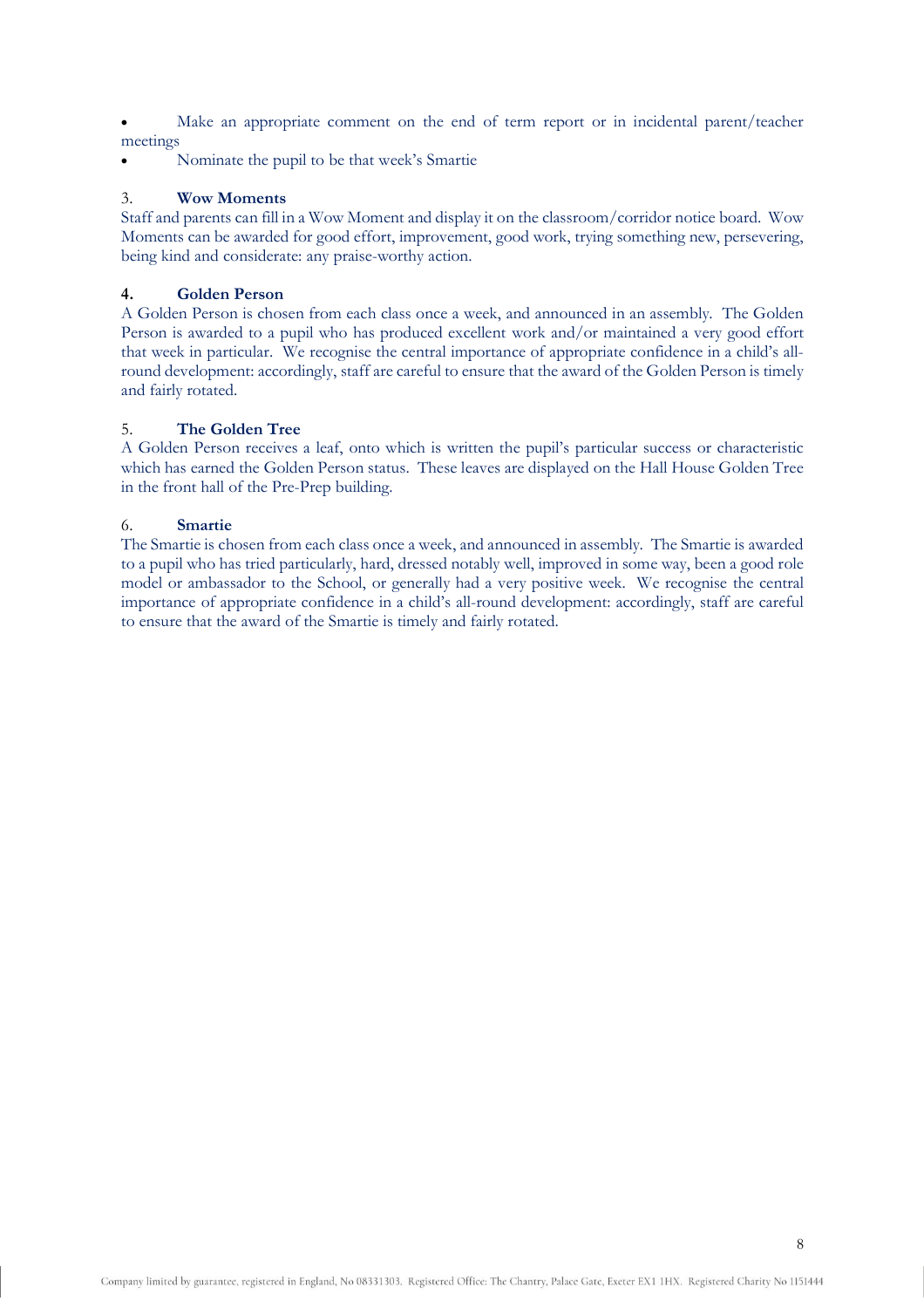### **Appendix 2 – Implementation: Sanctions for breaches of school discipline**

It is our aim to resolve most issues involving poor behaviour in a direct and constructive way: for example, problems can often be solved with a sincere apology, either verbal or written. It is, however, important that we have a consistent set of sanctions if needed. The following sanctions are used:

### **i. Prep School:**

1. A verbal reprimand

2. A Minus House Point can be issued by a member of staff. This will be usually be discussed between the pupil and his/her Form Tutor. A Minus Point can be given for:

- poor attitude in relation to academic work
- unacceptable behaviour
- direct disobedience
- intentional physical hurt to others
- foul language or inappropriate comments
- a clear breach of expected sensible behaviour

3. Written punishment: a brief essay or a sincere letter of apology which are not recorded officially.

4. Loss of free time. The member of staff issuing the sanction will supervise a break-time/lunchtime reflection session, and hold discussions with the pupil about their behaviour. A letter of apology/written task may be issued to be completed during the session. The pupil will always be given reasonable time to eat, drink and use the toilet.

5. School based community service or imposition of a task (e.g. helping clear up the lunch hall, picking up litter or tidying a classroom)

6. Friday Detention: for more serious offences which warrant a pupil's time being taken up after school on a Friday, and allows for reflection on their misdemeanours. This is supervised by a senior member of staff and parents are informed in advance by emailed letter. The Heads of Section, the Housemaster, the Assistant Head, the Deputy Heads and the Headmaster (only) can issue Friday detentions. The reason for the detention will have been discussed with the pupil.

7. Saturday Detention: for serious offences, repeated offences and persistent misbehaviour. The Headmaster and the Deputy Heads (only) can issue Saturday detentions.

8. Serious sanctions (as outlined above): Fixed-term Exclusion; Asked to leave; Permanent Exclusion. These are only issued by the Headmaster, and Governors will be involved in the case of Asked to leave and Permanent Exclusion (see the Exclusion Policy).

#### **Creative Sanctions**

There may, however, be occasions when one of the above sanctions is not the most effective way of dealing with certain behaviour, or incidents. In these instances, creative sanctions, appropriate to the individual case, may be devised with relevant members of staff (Form Teacher, Head of Section, Deputy Heads and/or Headmaster). For example, a Form Teacher/Head of Section who considers that a child is receiving numerous minus House Points may wish to make it clear to the pupil – as part of a broader conversation – that any further minus House Points within, say, the week, will result in a further sanction (perhaps a Friday detention).

### **Report Cards**

Pupils who are having particular difficulties with behaviour or work ethic may be placed on weekly report after consultation between the Form Teacher and the Head of Section. This is designed to be a positive step to encourage focus on an agreed area, and to boost a pupil through the collection of positive feedback. The pupil has to produce the report card at the beginning of each lesson and staff add a comment. Parents are informed and some cards have a space for them to comment, too.

Form Teacher's Report Card (Yellow) Head of Upper/Lower Years Report Card (Green) Headmaster's Report Card (Red)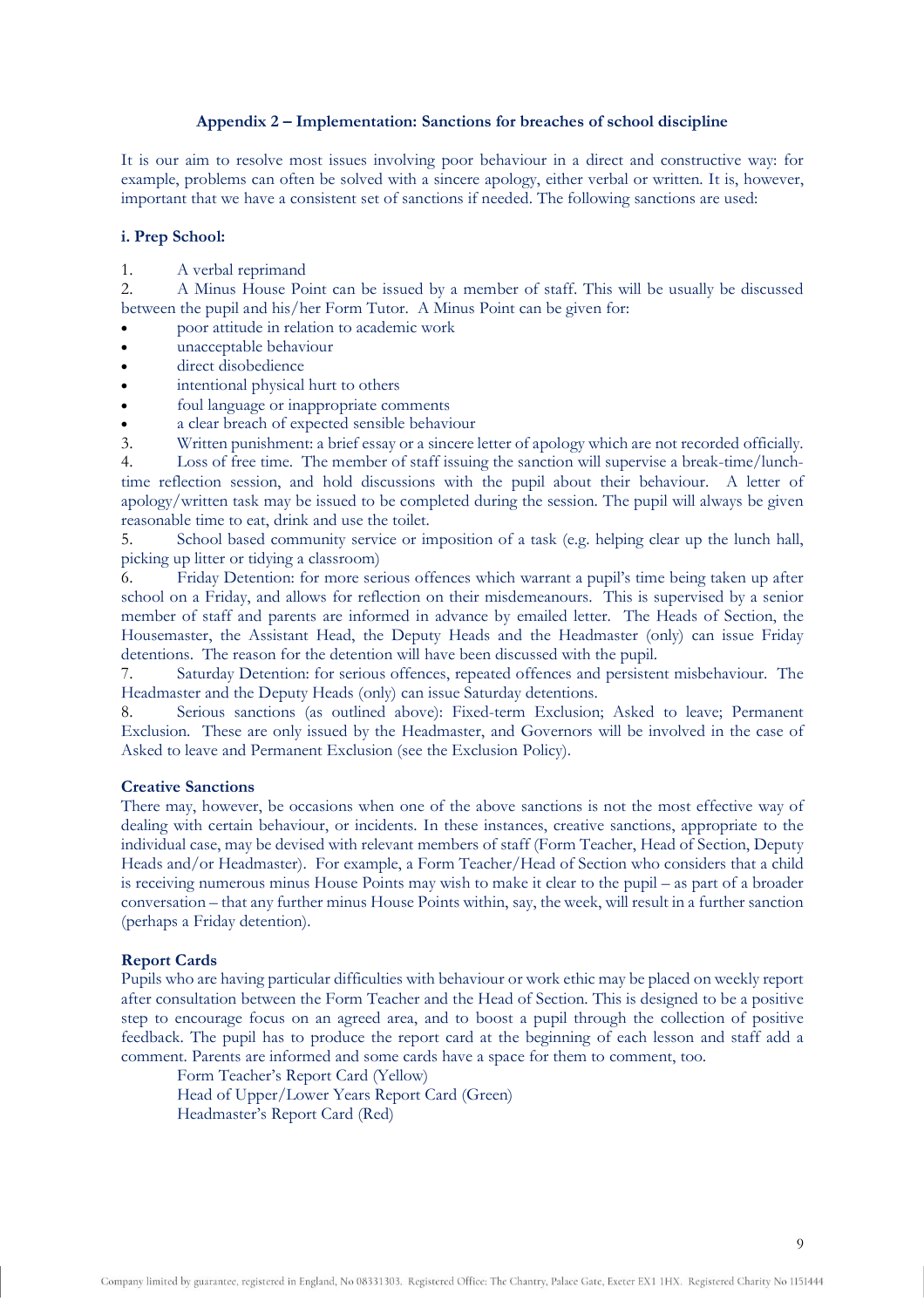# **Boarding House**

Whilst pupils can and should expect to feel 'at home' in the boarding house, the usual high standards of School behaviour still apply, and accordingly House Staff may make use of the School sanctions in response to poor behaviour. House staff may also wish to use their own creative/house sanctions: for example, early bed time, loss of a privilege (hot chocolate/going into town/use of mobile device - where device-use is removed, the pupil will always be able to use the landline/'phone box' to make contact with home should they wish).

# **ii. Pre-Prep Sanctions**

Every effort is made to help children make the right choices of behaviour. Children are reminded, through PSHE, assemblies, their class teacher and modelled behaviour, of the expectations. Familiar language is used to help the children be mindful of the expectations (for example 'gentle hands', 'quiet voices', 'rough play').

The following sanctions are used within the Pre-Prep, both during the school day and at extra-curricular clubs:

- 1. A reminder of expected behaviour
- 2. A verbal warning
- 3. Removal from the room: reflection time with a TA

4. Removal from the room: being sent to see the Head of Pre-Prep for reflection time and a discussion

5. Removal from peers at playtime, mealtime or lessons (eg being sat at a different table/with the member of staff)

In addition to the above sanctions, a discussion is always held with the pupil to fully investigate and move forward positively. An apology is always given to the appropriate person.

Pre-Prep staff will always use positive reinforcement before any warning is given to a particular child.

Parents are involved at an early stage and poor behaviour is recorded and reviewed.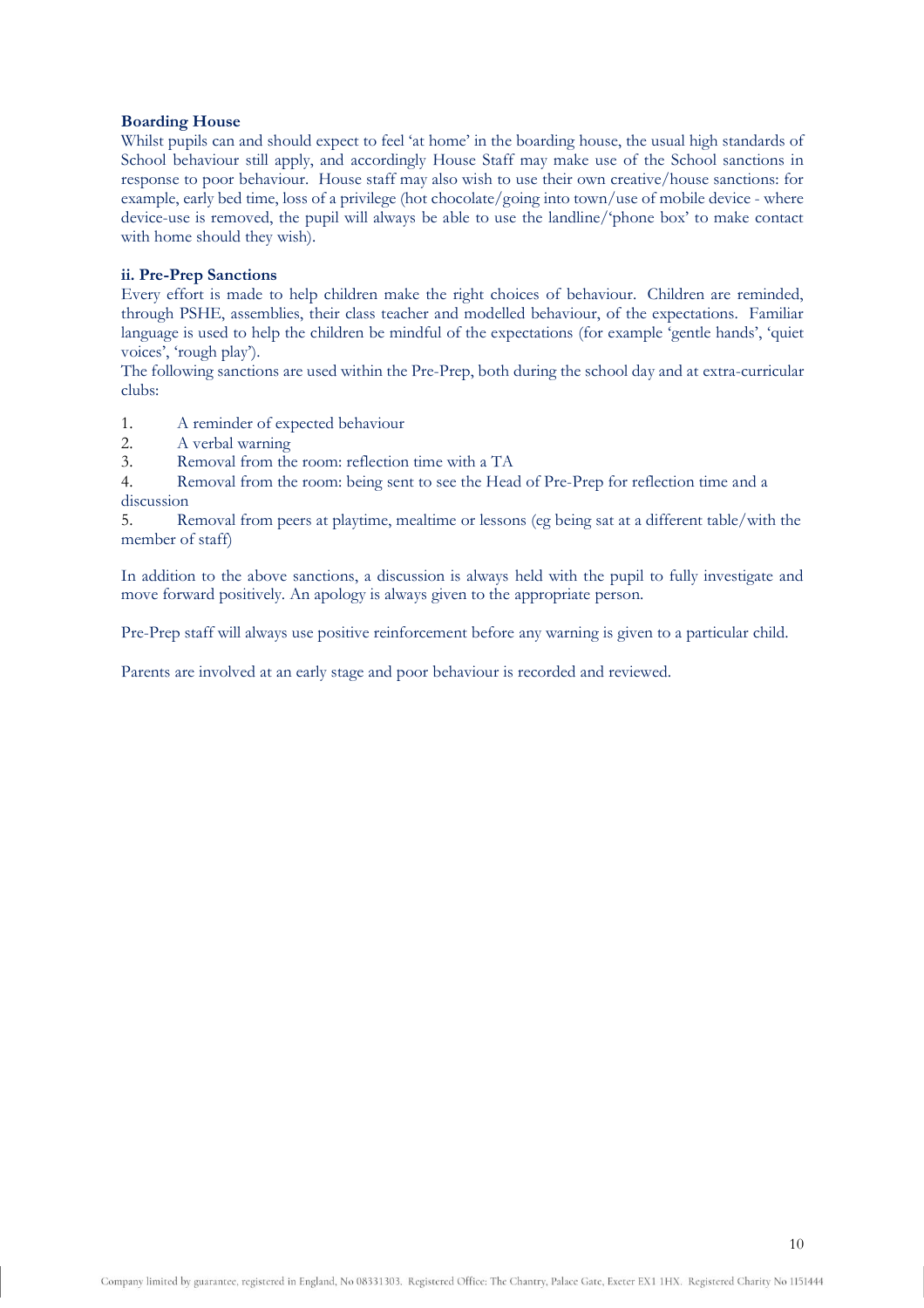### **Appendix 3: Removing a pupil from the classroom**

**Related policies**

Supervision Policy

### **Statement**

It is expected that teachers will manage the behaviour of their classes effectively in accordance with the Behaviour and Discipline (including Rewards and Sanctions) Policy. Where a teacher feels that they would like support or guidance re behaviour management, they are welcome to raise this with their Head of Section or the Deputy Head (Pupils) in the first instance.

### **Protocol/procedure**

Pupils should never be asked to 'stand in the corner'. Pupils should not be sent to stand outside classrooms as a punishment: this can be embarrassing for them and for visitors to the School.

The School has a duty to provide a safe learning and teaching environment for its pupils and staff. Where the behaviour of a pupil significantly and directly threatens the physical safety of him/herself, other pupils or the member of staff, and in extremis, the member of staff should:

make it clear to the pupil that s/he feels that the safety of pupils/staff is at risk of being compromised and that the behaviour must stop immediately or the pupil will be asked to leave the learning environment.

After the lesson, and within 24 hours, the member of staff should give a written account to the pupil's form tutor and Head of Section (and, if s/he considers the behaviour to be a safeguarding concern, to the School's DSL without delay) who will liaise as appropriate with the pupil's form teacher and the Deputy Head (Pupils)/Headmaster.

Parents should be informed.

If after the teacher's instruction and warning (as above) the behaviour continues, the member of staff should:

use his/her professional judgement to decide if the pupil needs to be excluded from the learning environment (in extreme cases where the pupil's behaviour directly poses an immediate danger to the physical safety of the pupil, other pupils or the member of staff).

If the pupil appears angry or vulnerable, it is unlikely to be appropriate to instruct him/her to sit in the back of a colleague's lesson: whilst this may remove the pupil from the previous learning environment, it may also serve to humiliate or antagonise them – this should never be the desired outcome.

Pre-Prep: the teacher, TA or Gap tutor should leave the classroom with the pupil and sit with them or ask the Pre-Prep Receptionist to supervise them.

Prep: the pupil should be accompanied (see below) to the Chantry to see the School Matron/sit quietly in the library under the supervision of the librarian/on the front hall sofa under the supervision of the Receptionist/ Headmaster's PA/another suitable supervised space.

- The pupil's Head of Section and an appropriate senior member of staff should be informed. If, having spoken with the pupil and, where possible, with the teacher concerned, the Head of Section/SLT member (or class teacher in the Pre-Prep if necessary) is as confident as s/he reasonably can be that the pupil does not pose a risk, s/he will allow the pupil to return to his/her next class.

If a pupil's behaviour is dangerous and if they refuse to leave the classroom, the other class members and the teacher should remove themselves from the classroom under the direction of the teacher, and the School Office should be informed immediately.

If the class teacher requires assistance from another member of staff, two pupils (Pre-Prep: the teacher/TA/gap student) may be sent to a nearby classroom to fetch a teacher (in accordance with the guidelines on 'pupils moving between sites' below), or the teacher may phone the school office (as below).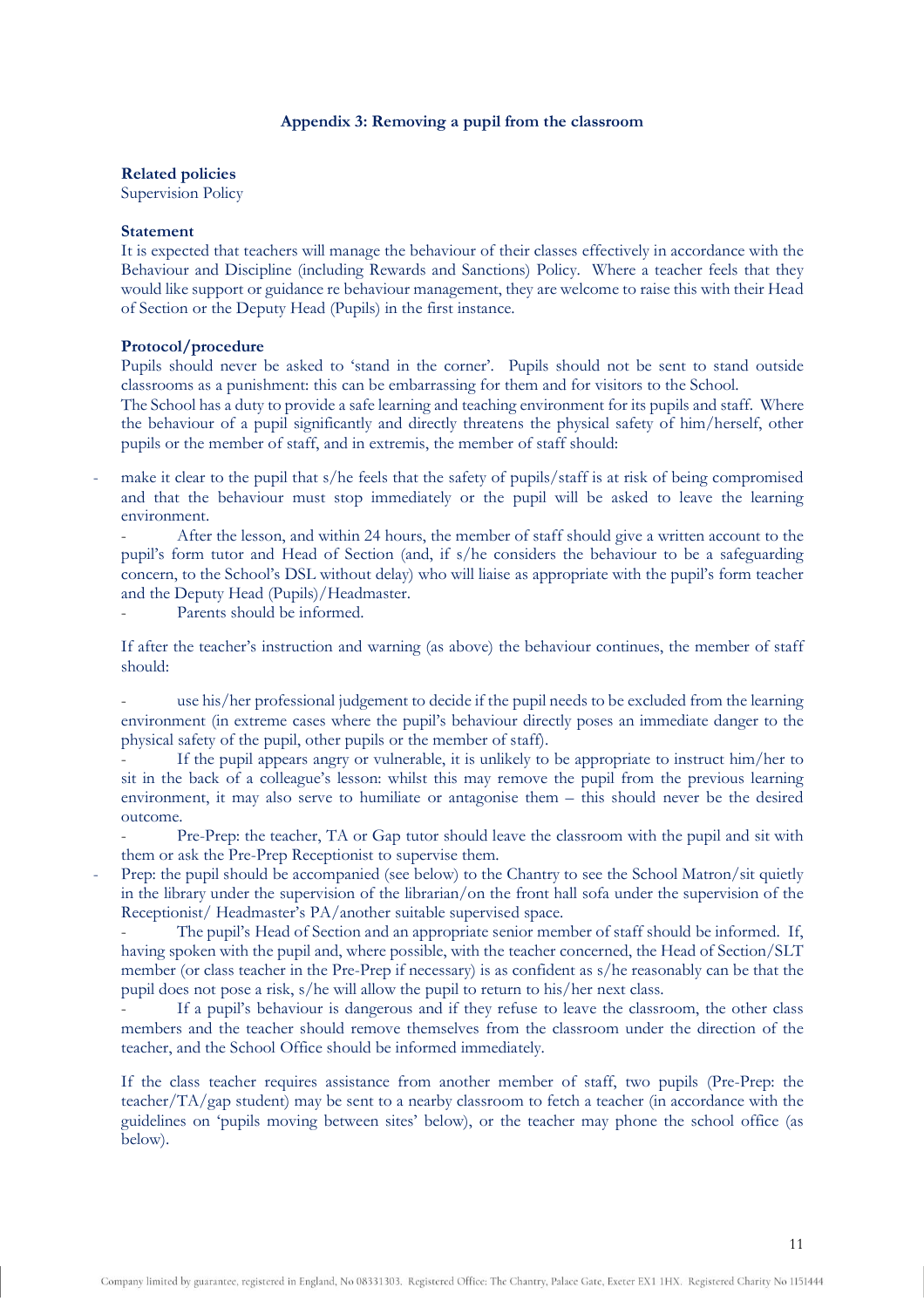### **Pupils moving between sites**

Year 7 and 8 pupils can move between sites unaccompanied (but in small groups)

Year 6 and below can move between buildings within sites unaccompanied (eg between Evans, Chapman, Coach House, Kalendar Hall) but not between sites unaccompanied.

If a member of staff needs for a pupil in Y6 or below to be accompanied to the front hall due to dangerous behaviour, s/he can call the school office (01392 255298) using a mobile phone or that of a colleague or a School phone located in Chapman, Coach House, Evans, or Kalendar Hall and inform the office team who will arrange for the pupil to be accompanied.

In all cases where a pupil is asked to leave a lesson, parents and the Head of Section (who will inform the Headmaster) should be informed and a written account provided by the teacher.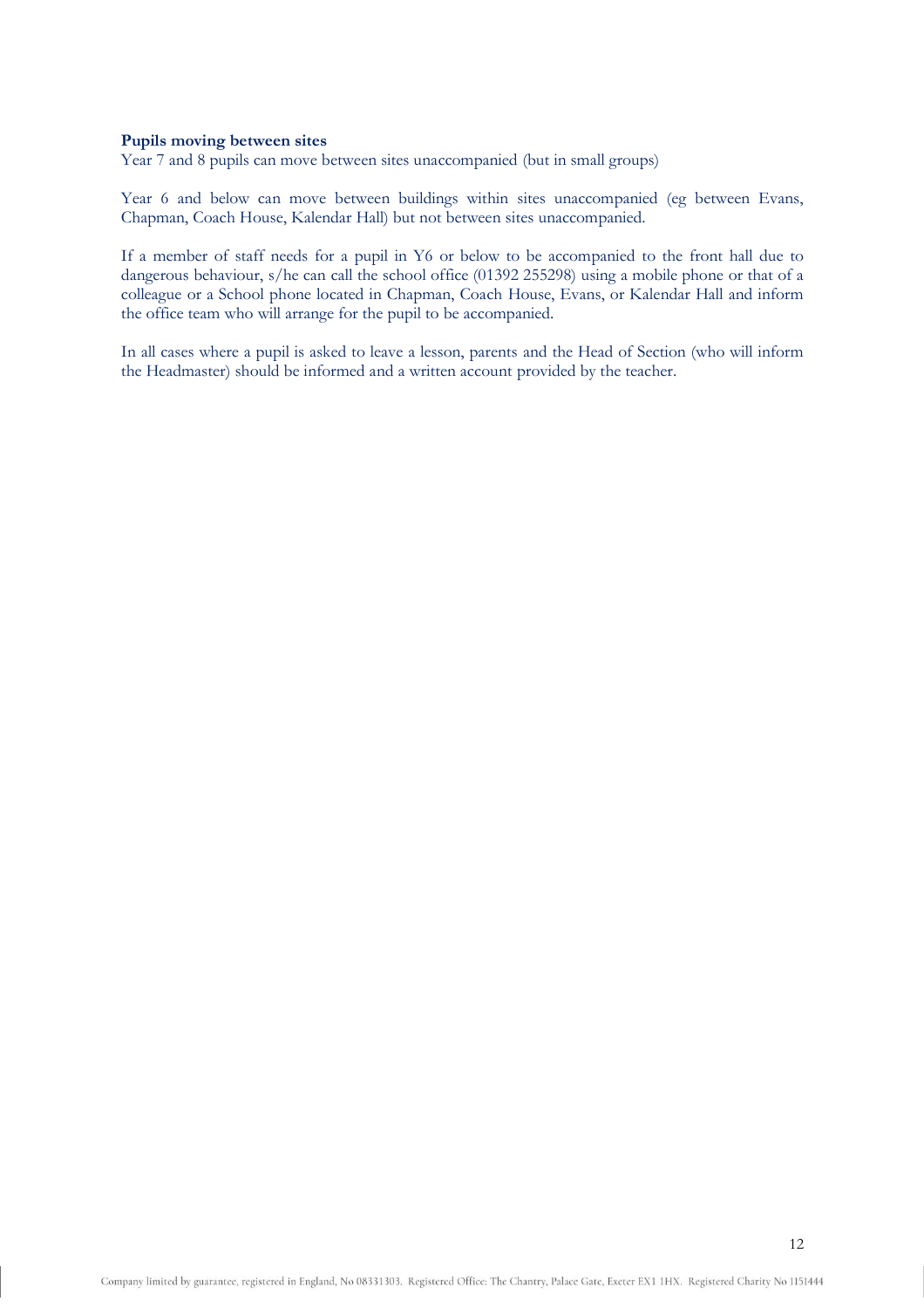# **Appendix 4: Behaviour for Learning Guidelines**:

# **Behaviour for Learning at ECS**

- Arrive calmly, punctually and correctly equipped for each lesson
- Listen carefully and use your time in class appropriately and effectively
- Do not disturb teaching, or the learning of others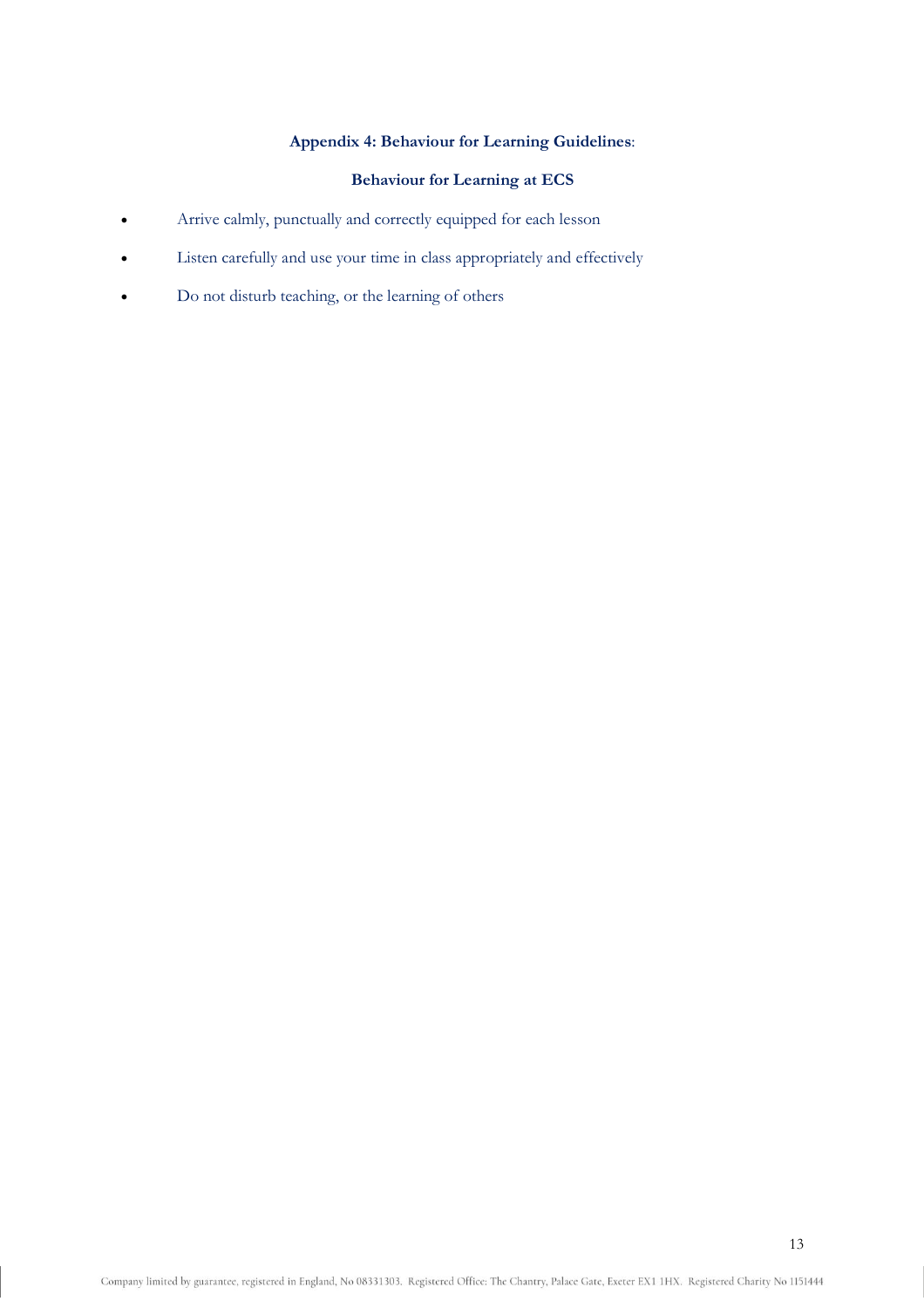### **Appendix 5: Permanent Exclusion Policy**

This policy applies to all children at ECS, including boarders and children in the EYFS.

#### **Related Policies**

Behaviour and Discipline Policy (including Rewards and Sanctions)

Safeguarding Policy

School Rules (including Pre-Prep Golden Rules and Prep School Habits)

Anti-Bullying Policy

The Complaints Policy and Procedure

### **Statement**

The School accepts that permanent exclusion is a last resort and is reserved for only the most serious breaches of discipline. It also acknowledges that the decision to permanently exclude a pupil is likely to have a significant impact of the pupil's family and on the pupil's further schooling. However, in exceptional circumstances, and in accordance with the School's Behaviour and Discipline Policy (including Rewards and Sanctions), the Headmaster may feel it necessary to permanently exclude a pupil.

### **Step One**

Should the Headmaster feel that pupil exclusion may be necessary, the matter should be referred to the Chair (or in his absence a Committee Chair) of Governors. (Should the child involved be a Chorister, the Canon Precentor should also be consulted.)

The reasons for exclusion and alternatives to exclusion will be considered.

#### **Step Two**

If the Chair of Governors agrees that exclusion may be necessary, a Disciplinary Committee should be formed. The Disciplinary Committee should consist of three members of the Governing Body (The Chair of Governors should not sit upon this committee). The Head / Deputy Head (Pupils) may be asked to attend (at the discretion of theChair).

Responsibilities of the Disciplinary Committee.

- to consider objectively all relevant information provided by the Headmaster - to consider written information provided by the parents of the child

- to decide whether or not the child is to be permanently excluded.

The findings of the disciplinary committee should be communicated to the parents by the Chair.

### **Timescales**

The School acknowledges that any process dealing with permanent exclusion is likely to be emotive and to cause anxiety to the family involved. Accordingly, it will endeavour, through the Disciplinary Committee and the Appeal Panel, to act swiftly and to communicate all decisions without undue delay.

### **Governors' Review**

Should the parents or guardians of the pupil wish to appeal against any decision to exclude, they should do so in writing (to The Chair of Governors) within 3 working days of the communication of the decision to exclude.

An Appeal Panel will be formed, consisting of: The Chair of Governors (or a nominated alternative Governor) and two other members of the Governing Body (none of these should have been involved in the Disciplinary Committee). The Head, Deputy Head (Pupils) may be asked to attend (at the discretion of the Chair).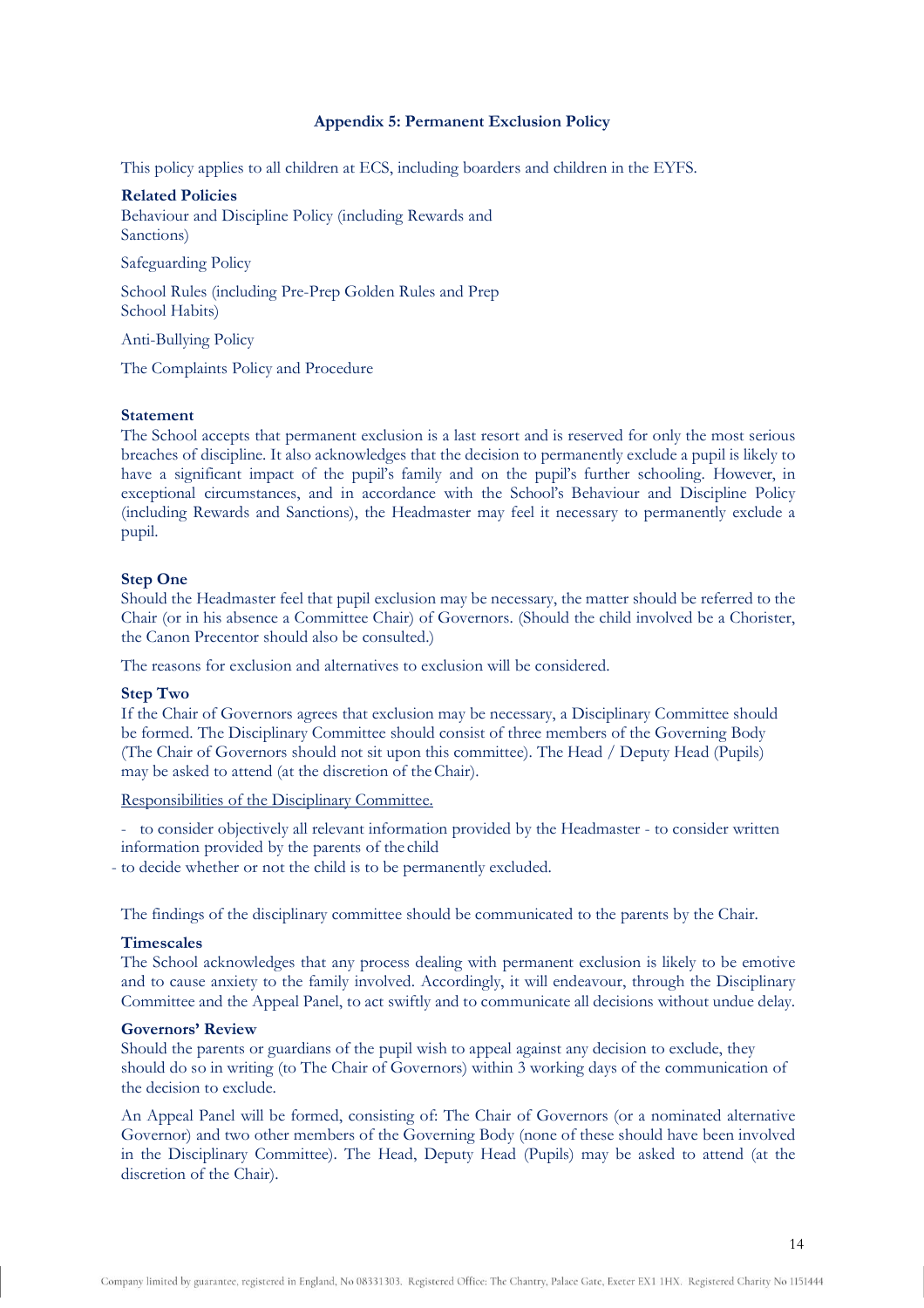The parents or guardians may make representation in writing or in person to the Panel. If either parent is unable to attend, one parent may be accompanied by a friend (who may not take any part in proceedings).

The Appeal Committee is responsible for objectively reviewing the decision taken by the Disciplinary Committee in the light of all information.

The decision reached by the Appeal Committee is final.

Throughout all of the above stages, the Headmaster may choose to suspend the pupil pending the final decision reached.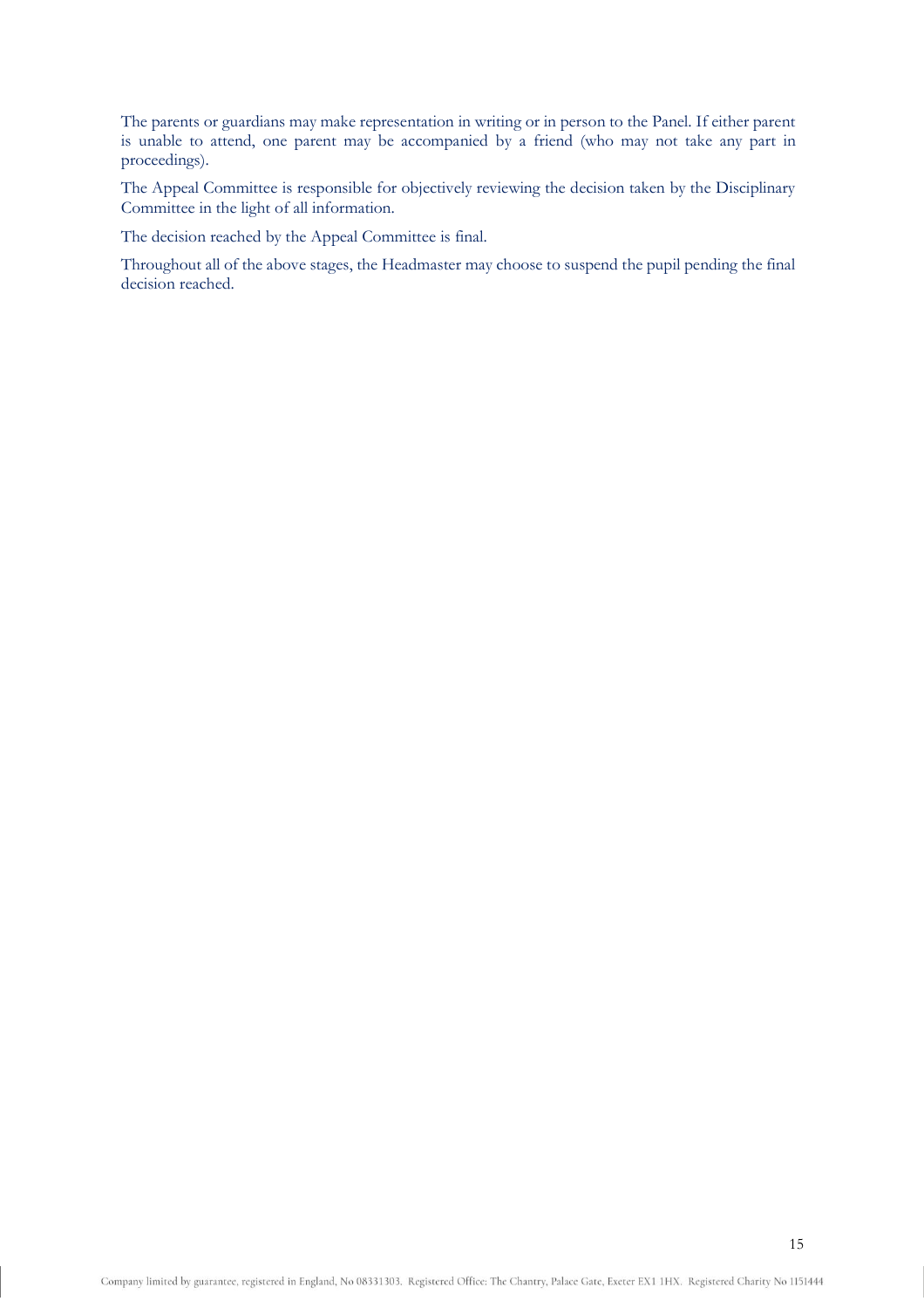# **Appendix 6: School Rules**

Exeter Cathedral School is a welcoming, friendly and considerate place. Rules are kept to a minimum and common sense and the law of the land prevails. The staff and pupils of the Cathedral School respect other people's needs, sensitivities, beliefs, rights and possessions. The following short rules will help to create an atmosphere where we can all live and work together happily.

- All pupils are expected to be honest and polite at all times, and to follow staff's reasonable instructions: we are a considerate community.
- The law of the land must always be obeyed, and all members of the ECS community must use their common sense and be considerate in their actions, behaviour and language.
- All pupils must attend school and all their lessons/activities regularly and punctually.
- Pupils should wear their uniform with pride. Hair styles must be moderate and well groomed, of even cut and colour, not excessively short and off the collar/tied back. Jewellery (other than plain ear-studs) is not allowed.
- All pupils must show consideration, courtesy and respect for all members of the school community, guests and members of the public, whether in or out of school. Similarly, pupils must show care for the school's buildings, grounds, equipment, resources and environment.
- Intimidation, bullying or discrimination (whether words or actions) of any kind is totally unacceptable. Respect the personal "space", beliefs, cultures, ethnicities and individual choices of other individuals.
- You must not take or borrow anything which is not yours without permission. Similarly, the School is not a trading floor, and exchanges of money/property are not allowed.
- Do not bring to school any items that are not allowed (or which may cause injury or damage). All medication must be given to the School matron (or Housemistress).
- Leaving the environs of the School (or being in no-go areas: fire-escapes, science lab, kitchens, offices) without permission is not allowed. After School, pupils who have not been signed out must be in a supervised activity.

# Pupils in the Pre-Prep (including EYFS) should follow the **Hall House Golden Rules**

- We are kind and helpful
- We are gentle
- We listen
- We look after property
- We are honest
- We work hard

Pupils in the Prep School (including boarders) should model **the ECS Habits** in all that they do:

• The habit of hard work